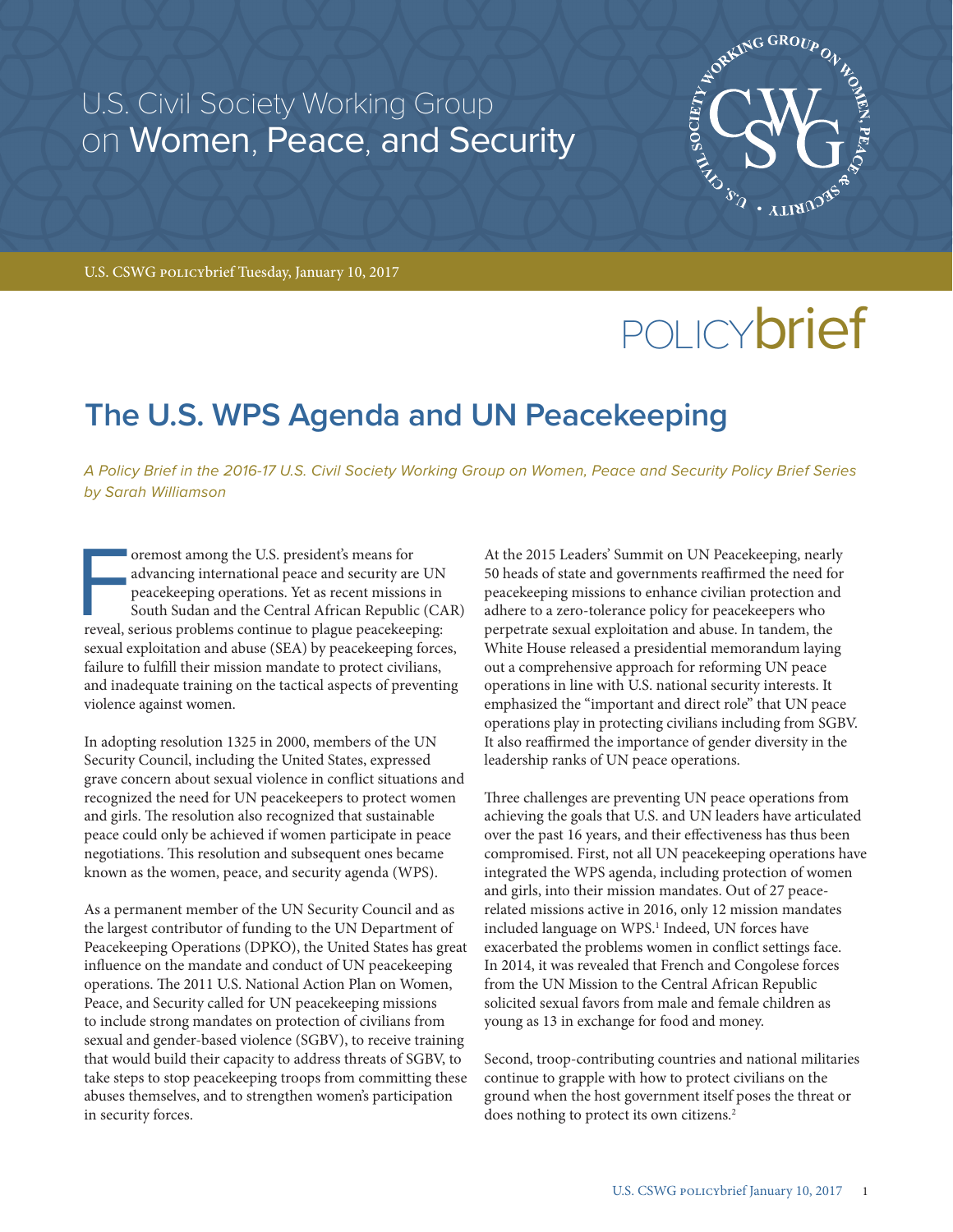The UN mission in South Sudan underscored this difficulty: In July 2016 Chinese and Nepalese forces stood by as women and girls were gang raped by forces of the South Sudanese army.

Third, UN peacekeepers lack adequate practical and tactical training on preventing and mitigating violence against women. U.S. training programs for police and military personnel pay insufficient attention to the protection of civilians (PoC) and gender based violence (GBV).

This brief examines how the U.S. Government agenda for UN peacekeeping can address the interconnected challenges of preventing UN forces from committing acts of sexual violence, training them effectively, and equipping troopcontributing countries (TCCs) with mandates to protect civilians and prevent acts of SGBV. It then recommends ways to strengthen U.S. foreign policy to address these challenges.

### **I. Sexual Violence and Abuse**

Sexual violence and abuse in UN peacekeeping operations has been a concern since the 1990s. In 2003, the UN issued a zero-tolerance policy. However, this has proved ineffective for several reasons: 1) The policy depends on countries' willingness and ability to prosecute their forces for acts of sexual exploitation and abuse, 2) many TCCs have either weak rule of law or systems of military justice that fail to recognize sexual violence as a serious crime, and 3) there is a pervasive perception within missions that forces operating under the UN have immunity, leading to a lack of accountability. Thus, peacekeeper sexual abuses continue.

Allegations of abuses of young children in the Central African Republic (CAR) renewed international attention and led to an independent investigation whose findings were published in December 2015. The investigation found that the UN's response was "seriously flawed" and that the force commander "failed to take any action to follow up on the allegations." 3

In a subsequent report, the UN secretary-general found there were 69 allegations of sexual violence and abuse in 2015 against personnel deployed in peacekeeping operations and special political missions in nine current and one closed peacekeeping operation.4 The majority of these abuses took place in Africa. By January 31, 2016, only 17 investigations had been completed, with 7 substantiated and 10 unsubstantiated cases. The report also stated that only one perpetrator was held accountable by a member state. The report identified the lack of accountability and training on standards of behavior as major problems.<sup>5</sup> In a spirit of transparency and accountability, the secretary-general listed the nationality of personnel involved in the allegations.<sup>6</sup>

While the U.S. government has spoken out against peacekeeper sexual abuse, it has taken limited punitive measures against states which have known cases of misconduct, yet the U.S. currently pays up to 30% of the annual peacekeeping budget. Countries such as Rwanda and Tanzania which have multiple cases of SEA continue to deploy to UN peacekeeping operations and are considered close partners of the U.S. in developing a new regional response capacity with standby forces to mitigate conflicts on the continent

The U.S. Mission to the UN issued a statement praising the report, supporting the decision to repatriate forces that have engaged in sexual abuses, and encouraging member states to commit to a six-month timeline for completing investigations.7

In 2016, the United States supported passage of Security Council Resolution 2272, which calls for the UN to repatriate military and police units when there is credible evidence of widespread abuse by that unit and to assess whether member states have taken steps to investigate allegations before determining whether they may participate in other peacekeeping operations. In February, the UN secretary general appointed Jane Holl Lute, former U.S. deputy secretary of homeland security and former assistant secretary general for peacekeeping, to serve as a special coordinator to improve the UN response to sexual abuses.

In April 2016, the U.S. House Foreign Affairs Committee and Senate Foreign Relations Committee held hearings on sexual abuses by peacekeepers in which prominent UN whistleblowers and U.S. advocacy groups made additional recommendations.8 Both committees took swift follow up action on the recommendations from expert testimony, developing a requirement in the State Department Reauthorization Bill to present a comprehensive strategy on combatting SEA in peacekeeping operations. This requirement was signed into law in December 2016, giving the State Department six months to develop the strategy.<sup>9</sup>

With every report of abuses by a peacekeeping mission, the effectiveness of the UN and congressional support for UN funding are undermined. When forces fail to perform their duties, as in South Sudan, and when battalions on the ground fail to curb sexual violence, as in CAR, the violence continues and permits forces to act with impunity.

The need for U.S. leadership is clear. The United States needs to take concrete steps to hold foreign forces accountable for crimes committed while serving under the UN. For example, it has not held the country's leaders accountable for not following up on credible allegations and prosecuting substantiated crimes against civilians.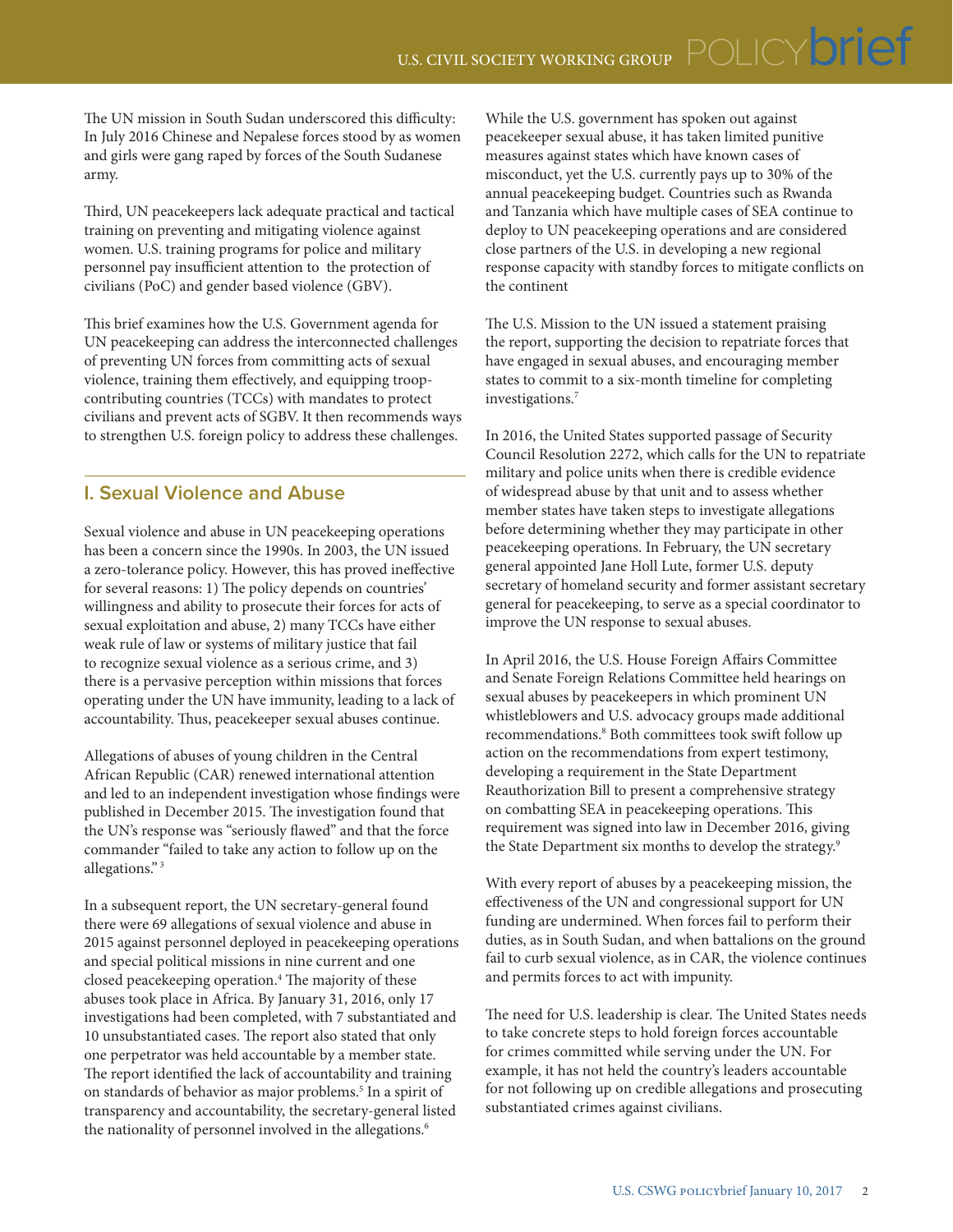To date, the U.S. has not required that reparations be made to survivors. While the U.S. government has offered such countries its support in helping investigate cases, it is not clear whether the U.S. intends to ensure that there is a direct link between accountability and a country's eligibility to serve.<sup>10</sup> The State Department Reauthorization Bill sought to remedy some of these weaknesses in the UN zero-tolerance policy by requiring the new U.S. Strategy for Combatting SEA to also have an implementation plan in pursuit of several concrete objectives including; improved training and accountability mechanisms for UN civilian and military personnel, ensuring swift justice for personnel found to have committed abuses; and to assist troop and police contributing countries to improve their ability to prevent, identify, and prosecute SEA.<sup>11</sup>

The new UN secretary-general Antonio Guterres has sworn to make the UN zero tolerance policy "a reality" by ensuring better structural, legal and operational measures to combat SEA.<sup>12</sup>

The new U.S. administration should work together with the new UN Secretary General to reinforce key messages on accountability. For example, the UN could require countries that participate in peacekeeping operations to have a military code of justice that incorporates sexual and gender based crimes.

Building the capacity for the rule of law within foreign military institutions would be a lengthy and expensive institutional process. Thus, the United States also should identify more immediate steps to let countries know it takes sexual violence seriously—considering it as a dereliction of duty that renders forces unfit to serve under the UN. The U.S. Government should consider proposals to fine TCCs that fail to hold their forces accountable and use collected fines to fund victim compensation.

Additional financial incentives and disincentives are available to the United States. A recent report published by the Women in International Security suggests that the UN could offer a higher reimbursement rate for TCCs that include female military and police forces in order to encourage better gender balance in peacekeeping forces.13 Other security experts have suggested that TCCs whose investigations for sexual abuse are pending indefinitely receive less reimbursement until they progress toward accountability.14 Withholding support for U.S. military training and equipment is another mechanism. The Executive Branch has an opportunity to work with Congress to implement reforms of mutual interest that are most likely to get results.

## **II. Protection of Civilians**

In addition to institutionalizing crimes against women within their militaries, troop contributing countries participating in UN missions also have a difficult time operationalizing basic concepts such as preventing imminent harm against the civilian population. A 2014 study of eight peacekeeping operations with a mandate to protect civilians found that, of 570 reported attacks on civilians, peacekeepers failed to respond to 80 percent of the time.<sup>15</sup> The report further stated, "Force is almost never used to protect civilians under attack" and has been "routinely avoided as an option."

Peacekeeping missions cited differences between the Security Council and TCCs on how and when to use force to protect civilians and conflicting lines of command from UN and TCC leaders in the field. Thus troops were confused about what steps to take when violence was imminent, especially when the host government was responsible. The report recommended that the UN increase operational control over contingents, provide greater clarity on peacekeeper tasks at the tactical level, and improve the relationship between peacekeepers and humanitarian agencies.16

A 2015 update on the UN's policy on protection of civilians clarified that it means using "all necessary means, up to and including the use of deadly force, aimed at preventing or responding to threats of physical violence against civilians, within capabilities and areas of operations, and without prejudice to the responsibility of the host government."17 The policy said the host state has the primary responsibility for civilian protection within its territory, yet added, "The mission should support the host state's protection efforts or act independently to protect civilians when the latter is deemed unable or unwilling to protect its own civilians, or where government forces themselves pose a threat to civilians."18

The United Nations could benefit from a close look at the new NATO policy on the protection of civilians, which was agreed to by all 28 nations in the alliance during the Warsaw Summit in July 2016.<sup>19</sup> The policy makes specific references to previous policy commitments on women, peace, and security and gender-based violence.<sup>20</sup> NATO has extensive operational experience improving upon its conduct of operations to create a safe environment for the civilian population. The alliance has been working on its tactical approach to civilian protection for some time, particularly in Afghanistan.<sup>21</sup>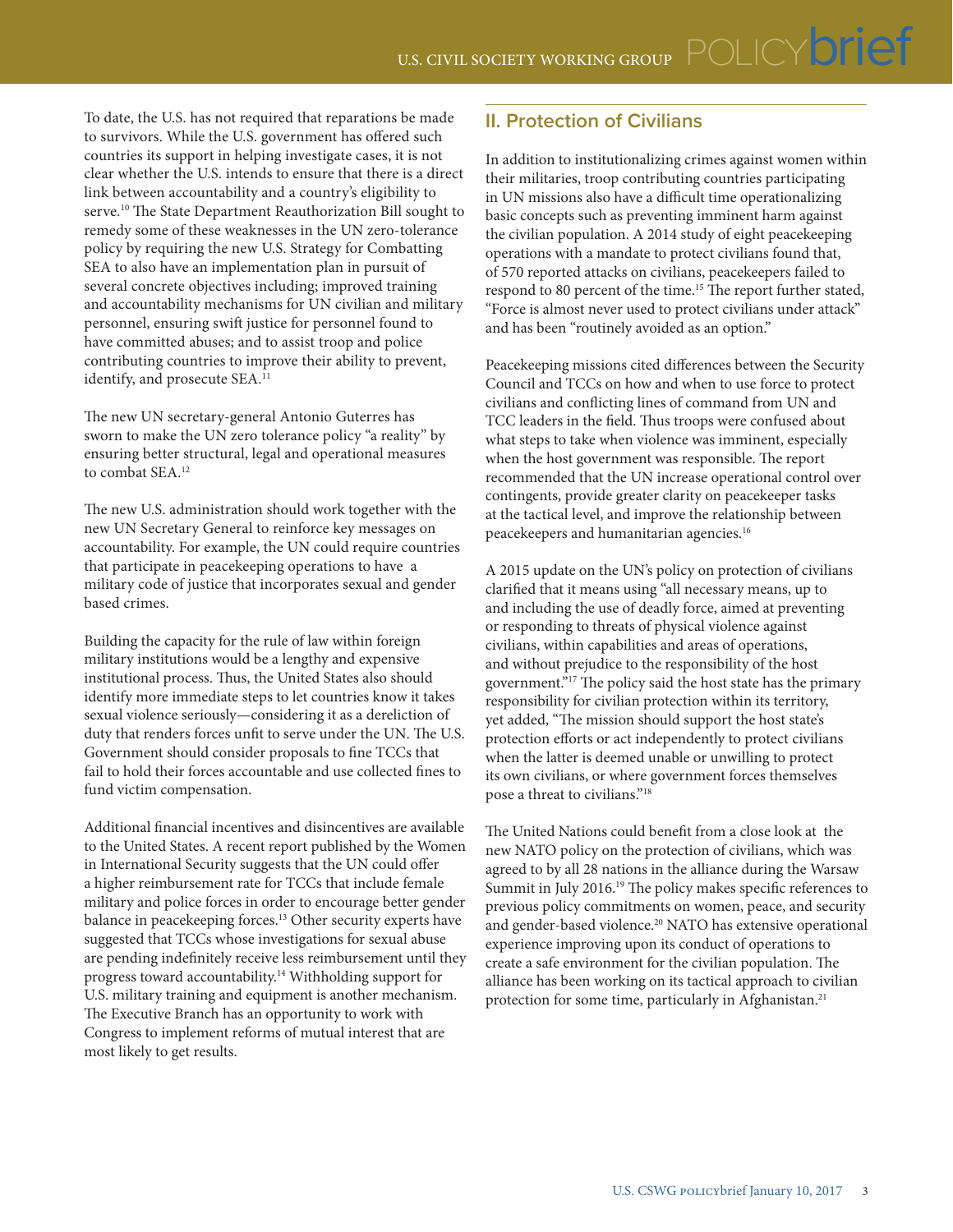NATO has documented important lessons learned during the International Security Assistance Force (ISAF) mission in Afghanistan from 2008 to 2014. In response to allegations that its forces had indiscriminately killed civilians, NATO implemented the Civilian Casualty Tracking Cell (CCTC) in 2008, which collected and analyzed data related to civilian harm.22 This cell collected evidence from the UN and civil society organizations on the ground, reporting and tracking incidents and managing reparations to the victims. Mitigation efforts also shaped training and guidance, which institutionalized lessons learned in real time. By 2014, NATO achieved an 80 percent reduction in the number of civilian casualties. (In 2011, the data began to separately track the number of women and children harmed.)

There are differences in NATO and UN operations that affect the character of their civilian protection policies: NATO's air operations were largely responsible for the civilian casualties, whereas UN operations are carried out by ground forces, which monitor peace agreements through patrols in armored vehicles. Nonetheless, the UN can learn from NATO's example by instituting an intentional process to track violations against civilians and developing tactical plans to mitigate harm. This holistic approach to preventing, mitigating, and improving training based on what has been learned from failure would significantly benefit the UN, which thus far has been bogged down in debates about the extent to which TCCs should use force to protect civilians.

#### **III. Training of Peacekeepers**

The U.S. government spends hundreds of millions of dollars annually to train foreign military and police forces to be more effective UN peacekeepers. The U.S. agencies responsible for training peacekeeping forces include regional combatant commands for the Department of Defense; the State Department's Bureau of Political Military Affairs which oversees the Global Peacekeeping Operations Initiative (GPOI), ; the Africa regional bureau at State, which runs the Africa Contingency Operations Training and Assistance (ACOTA) program; and State's bureau for International Narcotics and Law Enforcement (INL), which manages the International Police Peacekeeping Operations Support program.

The U.S. presidential memorandum on peacekeeping forcefully states, "The Departments of State and Defense will ensure that any U.S. provided peacekeeping training includes a component on the prevention of SEA. They will condition peacekeeping training or related assistance on the commitment of the TCCs and Police Contributing Countries (PCCs) to ensure that adequate disciplinary measures for SEA violations exist."23

Unfortunately, U.S. policy has had a limited effect on TCCs because they lack the knowledge and willpower to prevent SGBV. Indeed, many countries have gaps in their national laws concerning crimes against women and this underpins their reluctance to proactively engage in tactical operations to prevent violence against women and girls.

Another limiting factor is the training itself. While all the U.S. programs claim to use UN training materials on sexual violence and exploitation, the methods for delivering the training falls short. Private military contractors manage these programs, using programs of instruction (POI) developed in concert with a contracting officer, who relays minimum standards and requirements for performing within their statements of work (SOW). This contract language, not a presidential policy directive, guides how they conduct military training.

Consequently, trainers devote a few quick PowerPoint presentations to human rights and gender, and trainees are given handouts on international human rights instruments that they are unlikely to read. The method of instruction does not allow for the trainees to deduct how they would use this human rights information in a complex operational setting. The instruction lacks scenario-based examples and real-life dilemmas, which require critical thinking and role-play, both of which are helpful for understanding cultural and gender perspectives. The training typically does not address grey areas regarding the rule of law and sexual violence, such as the difference between prostitution and human trafficking, or whether domestic violence constitutes gender based violence (GBV), and what to do if certain forms of abuse and discrimination are lawful in their home country, but illegal in another context.

Civil society organizations have pointed out that there was no clear reference in the 2011 NAP to State and DOD military contractors' responsibility to increase their knowledge, understanding, and awareness of WPS issues. Indeed, contractors working on police, military, and peacekeeping training programs repeatedly stated to members of the Civil Society Working Group that their contracts did not require them to address these issues.<sup>24</sup> More needs to be done, particularly for forces in South Sudan, the Democratic Republic of Congo (DRC), and the Central African Republic (CAR), where the prevalence of sexual violence in conflict has led to a culture of impunity.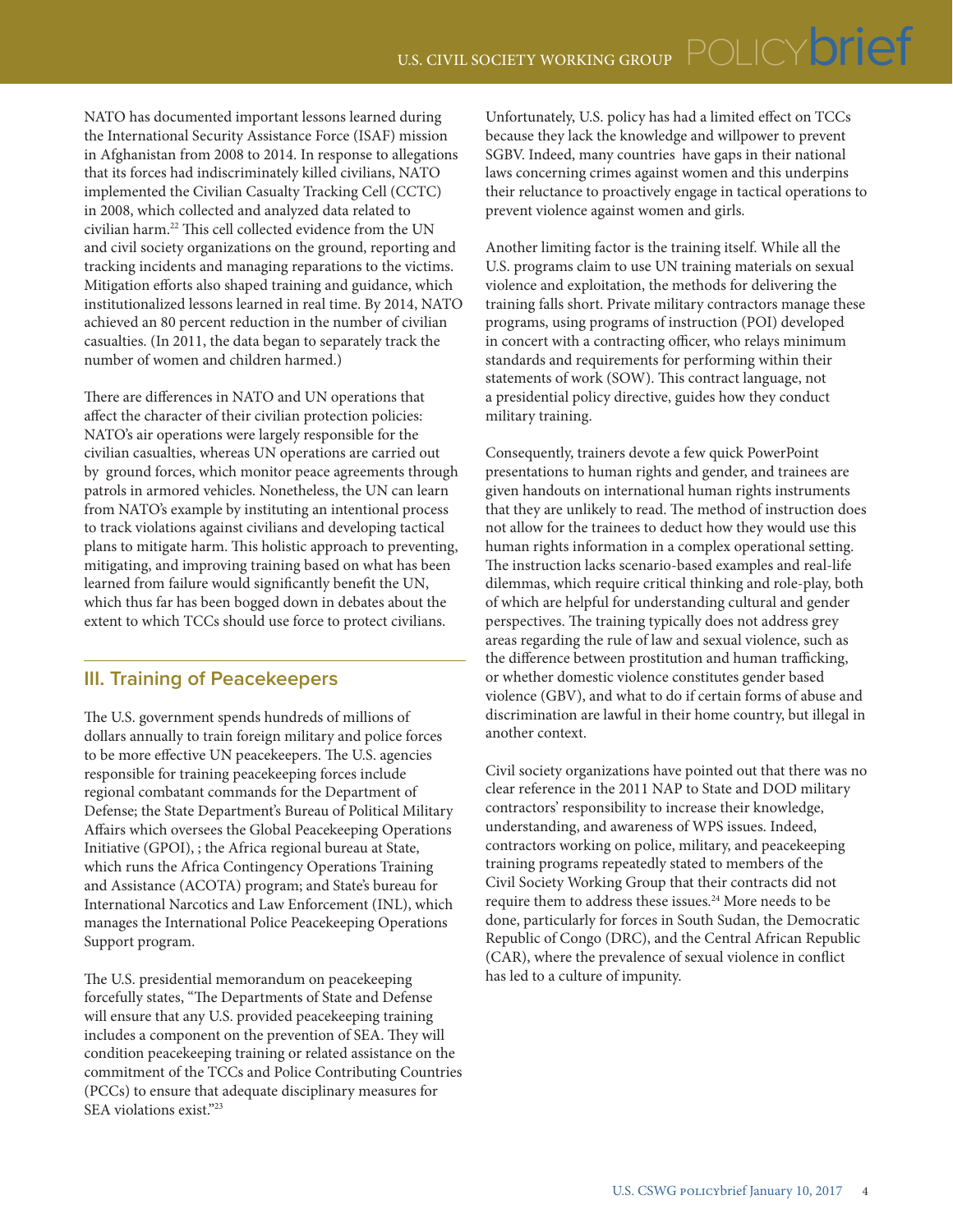### **IV. Recommendations on the Prevention of Sexual Abuse by Peacekeepers**

The United States should propose the following measures to ensure countries understand that peacekeeper abuses will be considered as a dereliction of their duty to protect:

- Align U.S. efforts on sexual and gender based violence (SGBV) prevention—strengthening the rule of law and the professionalization of foreign forces by assessing where national partners have gaps in domestic laws and military codes of justice—and build partners' capacity to enact comprehensive reforms that reinforce accountability;
- Develop financial incentives and disincentives on performance and accountability;
- Develop a cohesive U.S. policy on addressing sexual exploitation and abuse (SEA) by UN peacekeeping operations;
- Issue a statement about the important elements of WPS and civilian protection every time a mission mandate comes up for consideration and renewal in the Security Council;
- Make strong statements condemning acts of abuse and exploitation within a mission when they occur;
- Encourage mission commanders to enforce the zerotolerance policy
- Remove UN leaders from positions of authority who are known to consistently undermine advancements in women, peace and security (WPS)

In addition, TCCs whose forces have committed abuses should face the following penalties:

- Suspension of country participation in UN peacekeeping missions until offenders are held accountable;
- Mandatory reparations paid by the TCC to the survivors;
- Public acknowledgment of the crime to the host nation;
- Prevention by TCCs of any individual who has previously committed sexual exploitation or abuse (SEA) from serving in a future UN mission.

## **V. Recommendations on the Protection of Civilians:**

• Continue to advance U.S. policy and doctrine on the Protection of Civilians (PoC), comparing U.S. military guidance with UN and NATO guidance for a comprehensive perspective on how military operations can safeguard civilians from harm

- Close the gap between U.N. mission mandate language on PoC and the inability of certain TCCs to proactively protect civilians from imminent harm by discouraging the deployment of forces from underperforming countries
- Hold back TCC reimbursements from countries that fail to perform PoC duties
- Carefully consider the human rights and SEA track record of all TCCs that have agreed to take part in the Africa Regional Rapid Reaction Force so that elite forces trained for such assignments are held to high standards of accountability and effectiveness for their conduct of operations in mission

# **VI. Recommendations on Training**

The State Department should strengthen U.S. peacekeeping training programs such as GPOI and ACOTA to encourage partner countries to improve their protection of civilians and their response to sexual and gender-based violence. DOD and State should include experts from civil society in the training of partner nations and TCCs to ensure that private contractors are not skewing training toward tactical approaches such as target practice while leaving human rights to brief classroom presentations that are easily ignored.

In addition, the Department of State (DoS) and Department of Defense (DoD) should work with each TCC to strengthen peacekeepers' codes of conduct. It should consider fining misconduct steeply, including reparations deducted from peacekeeper wages. More specifically U.S. Government programs should:

- Build partner nation capacity for peacekeeping operations, both police and military, have explicit requirements for contractors to include interactive, tactical scenarios on the protection of civilians (PoC) and sexual exploitation and abuse (SEA) in their Statement of Work (SOW) and Program of Instruction (POI)
- Encourage private contractors working on U.S. funded police and military training programs require female participation on training teams so that gender perspectives can be incorporated into the training
- Push the UN to allow for U.S. monitoring and evaluation (M&E) of peacekeeping training participants once they deploy in mission, to determine how to make the programs of instruction relevant to realities on the ground
- Require all U.S. training programs to conduct After Action Reviews (AARs) with forces that have been deployed on mission to consistently improve upon the content and delivery of the training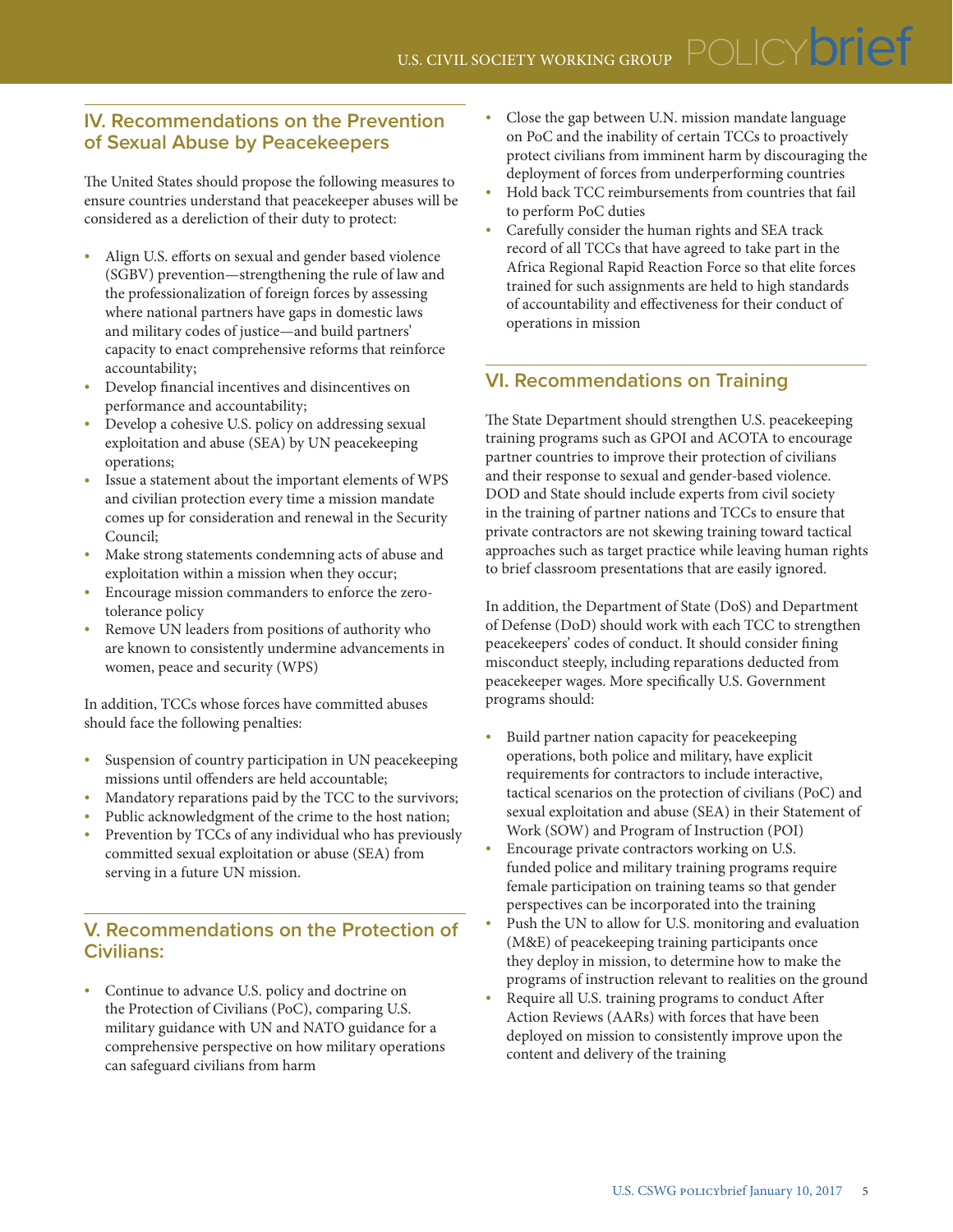The U.S. Mission to the UN and the U.S. Mission to NATO would also benefit from the presence of a dedicated, fulltime advisor on Women, Peace, and Security (WPS) and an expert on the protection of civilians (PoC). These civilian experts should work closely with military advisors to the U.S. ambassador to the UN and NATO. The only way to harmonize U.S. policy on partner nation capacity building on the protection of civilians (PoC) and the women, peace, and security (WPS) agenda is to make a coordinated effort to learn from all multinational operations working in complex environments, and to implement the lessons learned through concrete action.

#### **References**

1 These missions include the Central African Republic (MINUSCA), Ivory Coast, (UNOCI), Darfur (UNAMID), Democratic Republic of the Congo (MONUSCO), Haiti (MINUSTAH), Liberia (UNMIL), Mali (MINUSMA), South Sudan (UNMISS), and certain political missions including Afghanistan (UNAMA), Guinea-Bissau (UNIOGBIS), Somalia (UNSOM), and West Africa (UNOWA). See NGO Working Group on Women, Peace, and Security, "Mapping Women, Peace and Security in the UN Security Council, 2015," (New York: United Nations, 2016), [http://womenpeacesecurity.org/media/pdf-NGOWG\\_](http://womenpeacesecurity.org/media/pdf-NGOWG_MappingWPS_PolicyBrief_2015.pdf) [MappingWPS\\_PolicyBrief\\_2015.pdf.](http://womenpeacesecurity.org/media/pdf-NGOWG_MappingWPS_PolicyBrief_2015.pdf)

2 The UN Mission in Sierra Leone (UNMASIL), established in October 1999, got an express mandate in February 2000 to protect civilians.

3 Marie Deschamps, Hassan B. Jallow, and Yasmin Sooka, "Taking Action on Sexual Exploitation and Abuse by Peacekeepers: Report of an Independent Review on Sexual Exploitation and Abuse by International Peacekeeping Forces in the Central African Republic," (New York: UN, 17 December 2015),

[http://reliefweb.int/report/central-african-republic/taking-action](http://reliefweb.int/report/central-african-republic/taking-action-sexual-exploitation-and-abuse-peacekeepers-report)[sexual-exploitation-and-abuse-peacekeepers-report](http://reliefweb.int/report/central-african-republic/taking-action-sexual-exploitation-and-abuse-peacekeepers-report).

4 UN General Assembly, "Special Measures for Protection from Sexual Exploitation and Sexual Abuse: Report of the Secretary-General," A/70/729 (New York: UN, February 2016), paragraph 4.

5 The report recommended enhanced communication strategies for prevention; an e-learning program on sexual abuse; mobile training teams to support pre-deployment training on conduct and discipline; vetting personnel for prior misconduct and denying redeployment of those forces with prior misconduct; requiring TCCs to certify operational readiness by confirming pre-deployment training that meets UN standards, including the vetting of staff for prior misconduct.

6 African countries listed include Benin, Burundi, Burkina Faso, Cameroon, Congo-Brazzaville, Democratic Republic of the Congo, Gabon, Ghana, Madagascar, Morocco, Niger, Nigeria, Rwanda, Senegal, South Africa, Tanzania, and Togo; other countries are Canada, Germany, Moldova, Slovakia, and the Ukraine, a number of which are U.S. partners for the ACOTA program. U.S. partners include Benin, Burkina Faso, Cameroon, Gabon, Ghana, Niger, Nigeria, Rwanda, Senegal, South Africa, Tanzania, and Togo.

Ambassador Samantha Power, Statement on the Secretary General's Report on Sexual Exploitation and Abuse, U.S. Mission to the UN, March 4, 2016.

8 These recommendations included the following: waive immunity of the forces so they can be held accountable; make TCC commitments to investigate, try, and punish personnel for misconduct a prerequisite of participating in UN peacekeeping; prohibit states that refuse to hold their forces accountable from participating in future missions; give states that fail to hold substantiated allegations accountable less financial reimbursements for troop contributions; suspend country participation in other U.S. military training and equipment programs; strengthen vetting procedures and UN personnel database on misconduct; establish a claims commissions in every mission; enforce protections for whistle blowers; and repatriate forces that have repeated violations.

9 Public Law No: 114-323, Accessed online [https://www.congress.](https://www.congress.gov/bill/114th-congress/senate-bill/1635/text) [gov/bill/114th-congress/senate-bill/1635/text](https://www.congress.gov/bill/114th-congress/senate-bill/1635/text) (1/6/17)

10 Testimony of Principal Deputy Assistant Secretary of State for International Organizations before the Senate Foreign Relations Committee, April 2016.

11 Ibid, Public Law No: 114-323.

12 Code Blue Campaign, [www.codebluecampaign.com/](http://www.codebluecampaign.com/press-releases/2016/7/27) [press-releases/2016/7/27](http://www.codebluecampaign.com/press-releases/2016/7/27) and See Media reports from the Code Blue Campaign website: http://www.codebluecampaign.com/ welcome#news (1/6/17).

13 Clara Fisher, Paige Harland, Kat Ilich, and Erin McGown, "UN Security Council Resolution 1325 in Peacekeeping: Challenges and Opportunities," (Washington, DC: Elliott School of International Affairs, George Washington University, and Women in International Security, August 2016).

14 Brett D. Schaefer, "Peacekeepers: Allegations of Abuse and Absence of Accountability at the United Nations," Testimony before the House Committee on Foreign Affairs, April 13, 2016.

15 Office of Internal Oversight Services, "Evaluation of the Implementation and Results of Protection of Civilian Mandates in United Nations Peacekeeping Operations," A/68/787 (New York: UN, March 7, 2014), [http://www.un.org/ga/search/view\\_doc.](http://www.un.org/ga/search/view_doc.asp?symbol=A/68/787) [asp?symbol=A/68/787.](http://www.un.org/ga/search/view_doc.asp?symbol=A/68/787)

16 Ibid.

17 UN Department of Peacekeeping Operations, "The Protection of Civilians in United Nations Peacekeeping," DPKO/DFS Policy (New York: UN, April 2015), [http://civilianprotection.rw/wp](http://civilianprotection.rw/wp-content/uploads/2015/05/2015-07-Policy-on-PoC-in-Peacekeeping-Operations.pdf)[content/uploads/2015/05/2015-07-Policy-on-PoC-in-Peacekeeping-](http://civilianprotection.rw/wp-content/uploads/2015/05/2015-07-Policy-on-PoC-in-Peacekeeping-Operations.pdf)[Operations.pdf](http://civilianprotection.rw/wp-content/uploads/2015/05/2015-07-Policy-on-PoC-in-Peacekeeping-Operations.pdf)